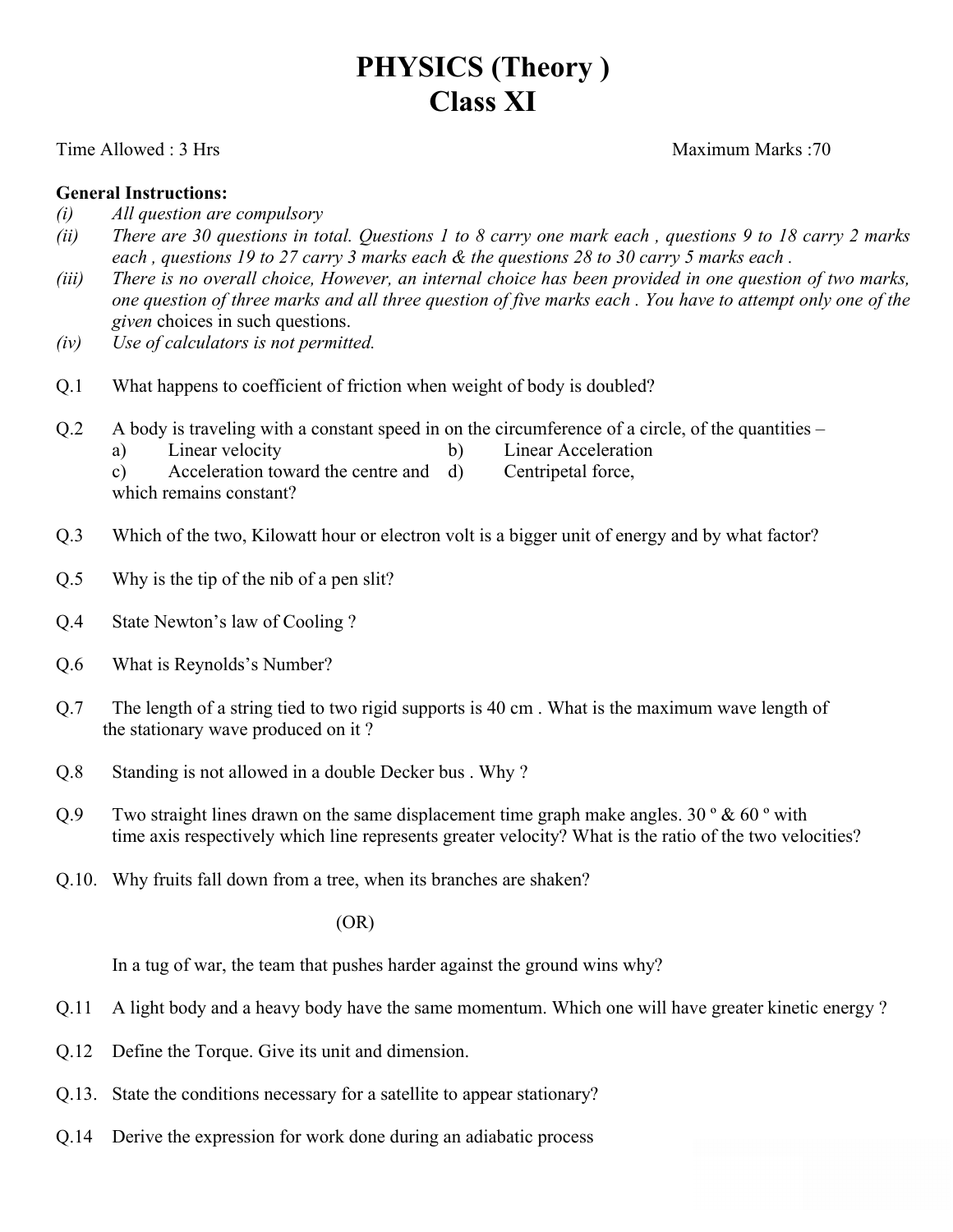- Q. 15 At what temperature is the rms velocity of hydrogen molecule equal to that of an oxygen molecule at 47 º ?
- Q.16 A transverse harmonic wave on a string is described by

Y (x, t) = 3 Sin (36 t + 0.018 x +  $\Pi$ /4)

Where x and y are in cm and t in sec. The positive direction of x is from left to right.

- a) Is this a travelling or a stationary wave? If it is travelling, what are the speed and direction of its propagation?
- b) What are its amplitude and frequency?
- Q.17 Write Newton's Formula for the speed of sound in air. What correction was made by Laplace in this formula?
- Q.18 Apply first law of thermodynamics to 1) An Isochoric process 2) An Isothermal process
- Q.19. Assuming that the mass M of the largest stone that can be moved by a flowing river depends upon 'v' the velocity, 'ρ' the density of water and on 'g' the acceleration due to gravity. Using dimensions show that M varies with the sixth power of the velocity of flow.
- Q.20. Two balls are thrown simultaneously, A vertically upwards with a speed of 20 m/s from the ground and B vertically downwards from a height of 40 m/s with the same speed and along the same line of action. At what points do the balls collide? ( $g = 9.8$  m/s<sup>2</sup>)
- Q.21. Show that Newton's second law of motion is the real law of motion.

### (OR)

State the principle of conservation of linear momentum. Explain why the gun recoils when a bullet is fired from it .

- Q.22 Derive a relation for the optimum velocity of negotiating a curve by a body in a banked curve.
- Q.23 What is meant by elastic collision? Show that in case of one dimensional elastic collision of two bodies, the relative velocity of separation after the collision is equal to the relative velocity of approach before the collision.
- Q.24 State the laws of moments of Inertia. The M. I. of a solid sphere about tangent is  $(5/3)MR^2$ Where M is mass and R is radius of the sphere. Find the M.I. of the sphere about its diameter.
- $Q.25$  Define acceleration due to gravity show that the value of 'g' decreases with altitude?
- Q.26. A liquid drop of diameter 4mm breaks into 1000 droplets of equal size. Calculate the resultant change in energy. (The surface tension of the liquid is 0.07 N/m)
- Q.27. Show that the pressure exerted by a gas is two third of the average kinetic energy per unit volume of the gas molecules.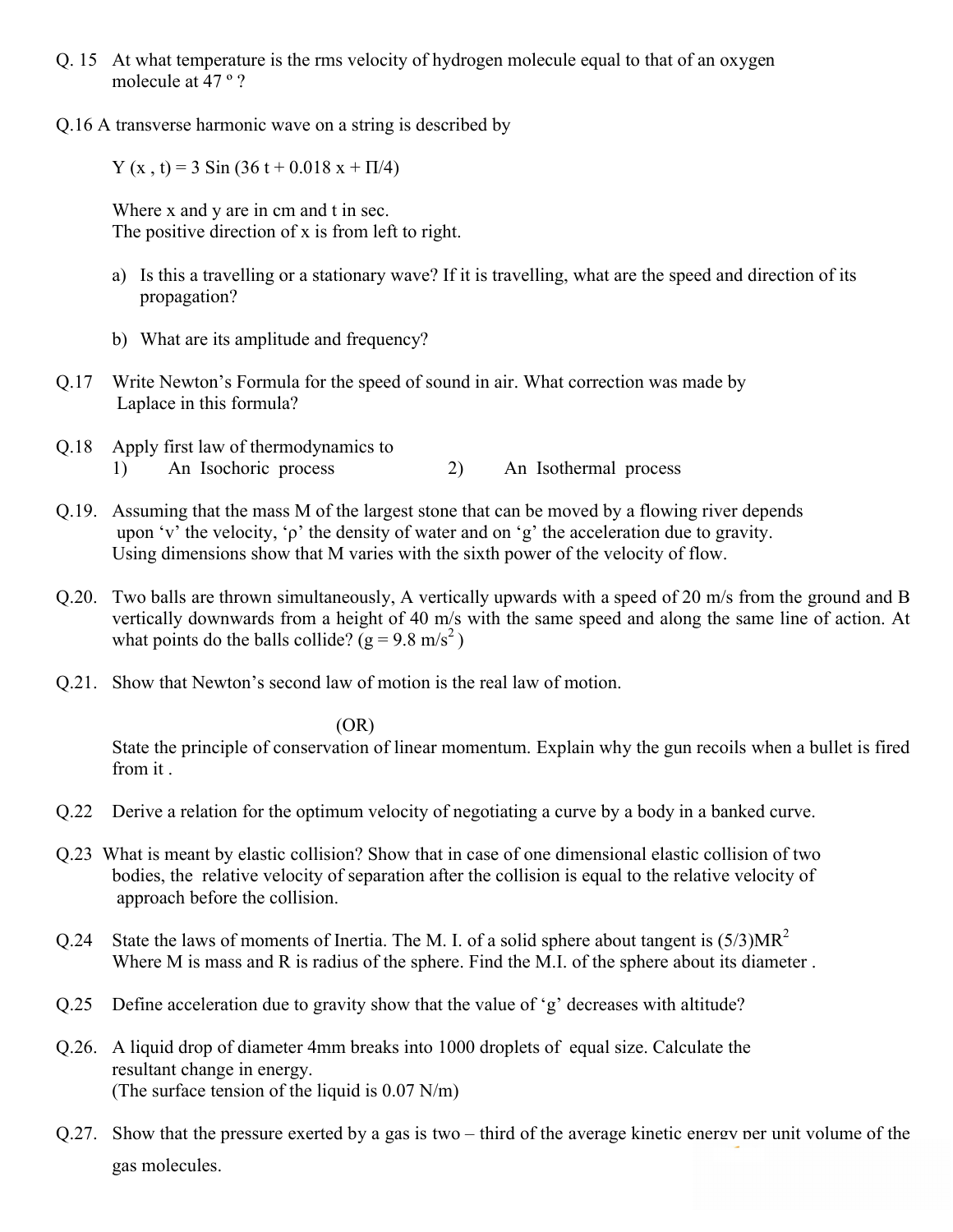Q.28. (a) Show that for two complementary angles of projection of a projectile thrown with the same velocity,

the horizontal ranges are equal.

- (b) For what angles of projection of a projectile is the range maximum.
- (c) For what angle of projection of a projectile, are the horizontal range and maximum height attained by the projectile equal.

OR

Deduce expressions for (a) Time of flight (b) Horizontal range and (c) Maximum height reached by a projectile, in terms of its initial velocity and angle of projection.

Q.29 State and prove Bernoulli's theorem. Give two applications of it?

(OR)

Describe stress strain relationship for a loaded steel wire and hence explain the terms elastic limit, yield point, tensile strength?

Q.30 Derive expressions for the kinetic and potential energies of a harmonic oscillator. Hence show that total energy is conserved in SHM.

#### OR

What is SHM? Show that the acceleration of a particle in SHM is proportional to its displacement. Also derive expression for the time period.

\* \* \*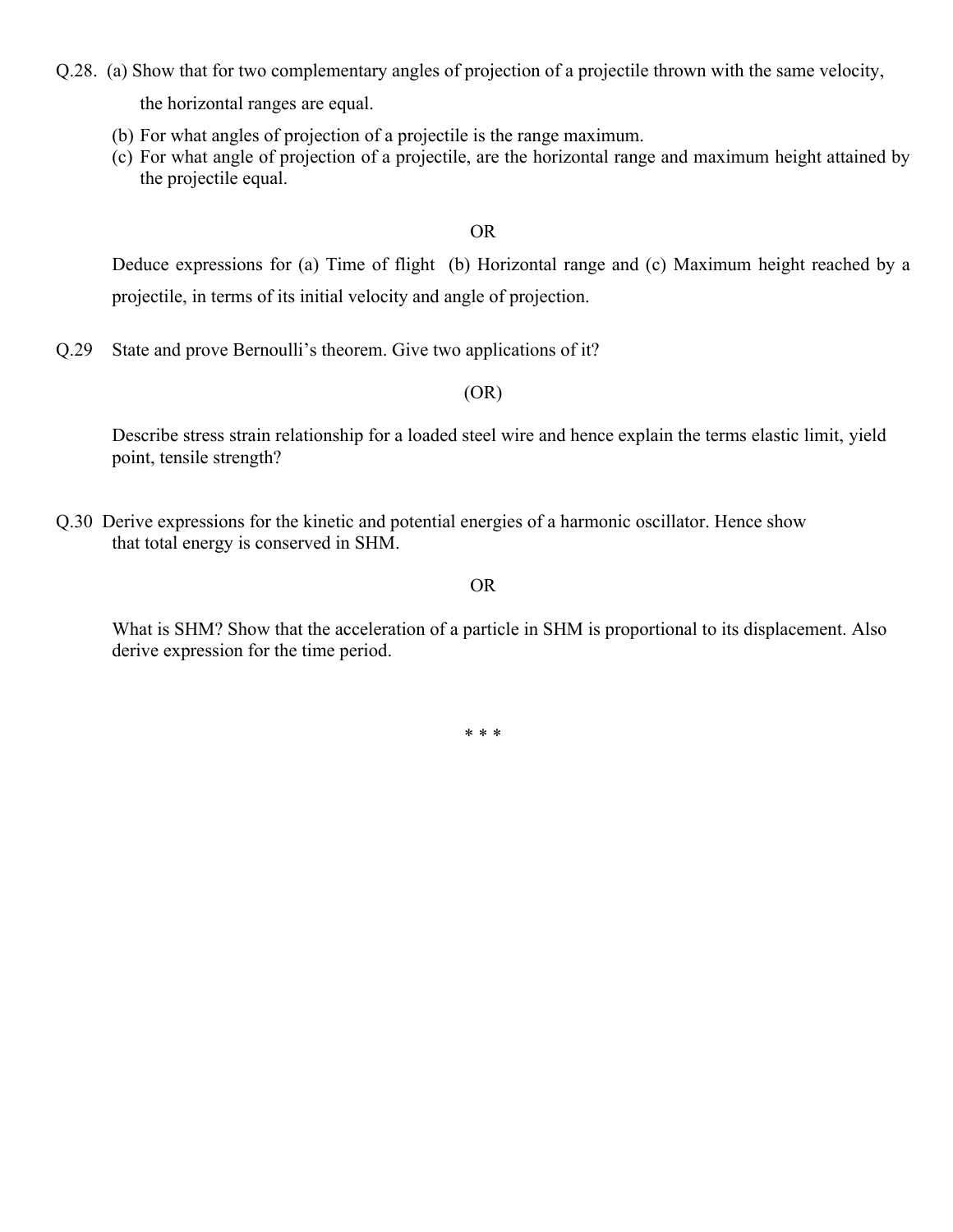# **Class – XI Physics (Theory)**

## *Marking Scheme*

| A-1) Coefficient of friction remains unchanged.                                                                                     | $\mathbf{1}$                        |
|-------------------------------------------------------------------------------------------------------------------------------------|-------------------------------------|
| A-2) No quantity remains constant.                                                                                                  |                                     |
| The directions of all these vectors change from instant to instant.                                                                 | $\frac{1}{2} + \frac{1}{2}$         |
| A-3) Kilowatt hour.                                                                                                                 |                                     |
| $(1 \text{ kwhr}) / (1 \text{ ev}) = (3.6 \times 10^{6} \text{ J}) / (1.6 \times 10^{-19} \text{ J}) = 2.25 \times 10^{25}$         | $\frac{1}{2} + \frac{1}{2}$         |
| A-4) Statement                                                                                                                      | 1                                   |
| A-5) Capillary rise.                                                                                                                | 1                                   |
| A-6) $Rc = \rho VD / \eta$                                                                                                          |                                     |
| A-7) $\lambda$ /2 = L cm, $\lambda$ = 80 cm                                                                                         | $\frac{1}{2} + \frac{1}{2}$         |
| A-8) The C G of loaded bus is raised.                                                                                               | 1                                   |
| A-9) The line making angle 60° with time axis.                                                                                      | 1                                   |
| $V_A / V_B = \tan 30 / \tan 60 = 1/3$                                                                                               | $\mathbf{1}$                        |
| A-10) Explanation based on inertia.                                                                                                 | $\overline{2}$                      |
| <b>OR</b>                                                                                                                           |                                     |
| The team gets greater friction force and this leads them to win.                                                                    | $\overline{2}$                      |
| A-11) $KE = \frac{1}{2} mv^2 = P^2 / m$                                                                                             | 1                                   |
| Lighter body have higher K.E.                                                                                                       | 1                                   |
| A-12) Definition - 1 mark, Unit – $\frac{1}{2}$ mark, Dimension – $\frac{1}{2}$ mark                                                | $\overline{2}$                      |
| A-13) 04 conditions                                                                                                                 | $\frac{1}{2}x 4 = 2$                |
| A-14) Derivation. $W = R (T_2 - T_1) / 1 - \gamma$                                                                                  | $\overline{2}$                      |
|                                                                                                                                     |                                     |
| A-15) Using the formula V rms = $\sqrt{\frac{3RT}{M}}$                                                                              | $\frac{1}{2}$                       |
|                                                                                                                                     |                                     |
| Substitution, Calculation and Result $T = 20 K$                                                                                     | $\frac{1}{2}$ x 3 = 1 $\frac{1}{2}$ |
| A-16 Using y (x, t) = A Sin $[(2 \Pi t/T) + (2 \Pi / \lambda) + \Phi]$                                                              |                                     |
| (a) Yes, From right to left, $v = 20$ m/s                                                                                           | $\mathbf{I}$                        |
| (b) 3 cm, $5.73/s$                                                                                                                  | 1                                   |
|                                                                                                                                     |                                     |
|                                                                                                                                     | 1                                   |
|                                                                                                                                     |                                     |
| A-17 Newton's Formula, $v = \sqrt{\frac{P}{\rho}}$ = 280 m/s<br>Laplace's correction $v = \sqrt{\frac{\gamma P}{\rho}}$ = 332.5 m/s |                                     |
|                                                                                                                                     | 1                                   |
|                                                                                                                                     |                                     |
| A-18 I <sup>st</sup> law of thermo dynamics, $dQ = du + dw$                                                                         |                                     |
| (i) Isochoric process, $dw = Pdv = 0$ , $dQ = dU$                                                                                   | 1                                   |
| (ii) Isothermal process $du = 0$ , $dQ = dW$                                                                                        | 1                                   |
| Prove, M $\alpha$ v <sup>6</sup> using dimensions.<br>$A-19$                                                                        | 3                                   |
| Using $S = ut + \frac{1}{2}at^2$<br>$A-20$                                                                                          | $\frac{1}{2}$                       |
| $T = 1$ sec, height = 15.1 m from ground                                                                                            | $1\frac{1}{2}+1$                    |
| Newton's Ist law from $2nd$ law.<br>$A-21$                                                                                          | $1 \frac{1}{2}$                     |
| Newton's $III^{rd}$ law from $2^{nd}$ law.                                                                                          | $1\frac{1}{2}$                      |
| <b>OR</b>                                                                                                                           |                                     |
| Statement                                                                                                                           |                                     |
|                                                                                                                                     | $\mathbf{1}$                        |
| Explanation of Recoil of gun                                                                                                        | $\sqrt{2}$                          |
| Diagram<br>$A-22$                                                                                                                   | 1                                   |
| Derivation, $v = \sqrt{rg \tan \theta}$                                                                                             | $\overline{2}$                      |
|                                                                                                                                     |                                     |
| Definition<br>$A-23$                                                                                                                | $\bf{l}$                            |
| Proof                                                                                                                               | $\overline{2}$                      |
| Law of Perpendicular axes<br>$A-24$                                                                                                 |                                     |
|                                                                                                                                     |                                     |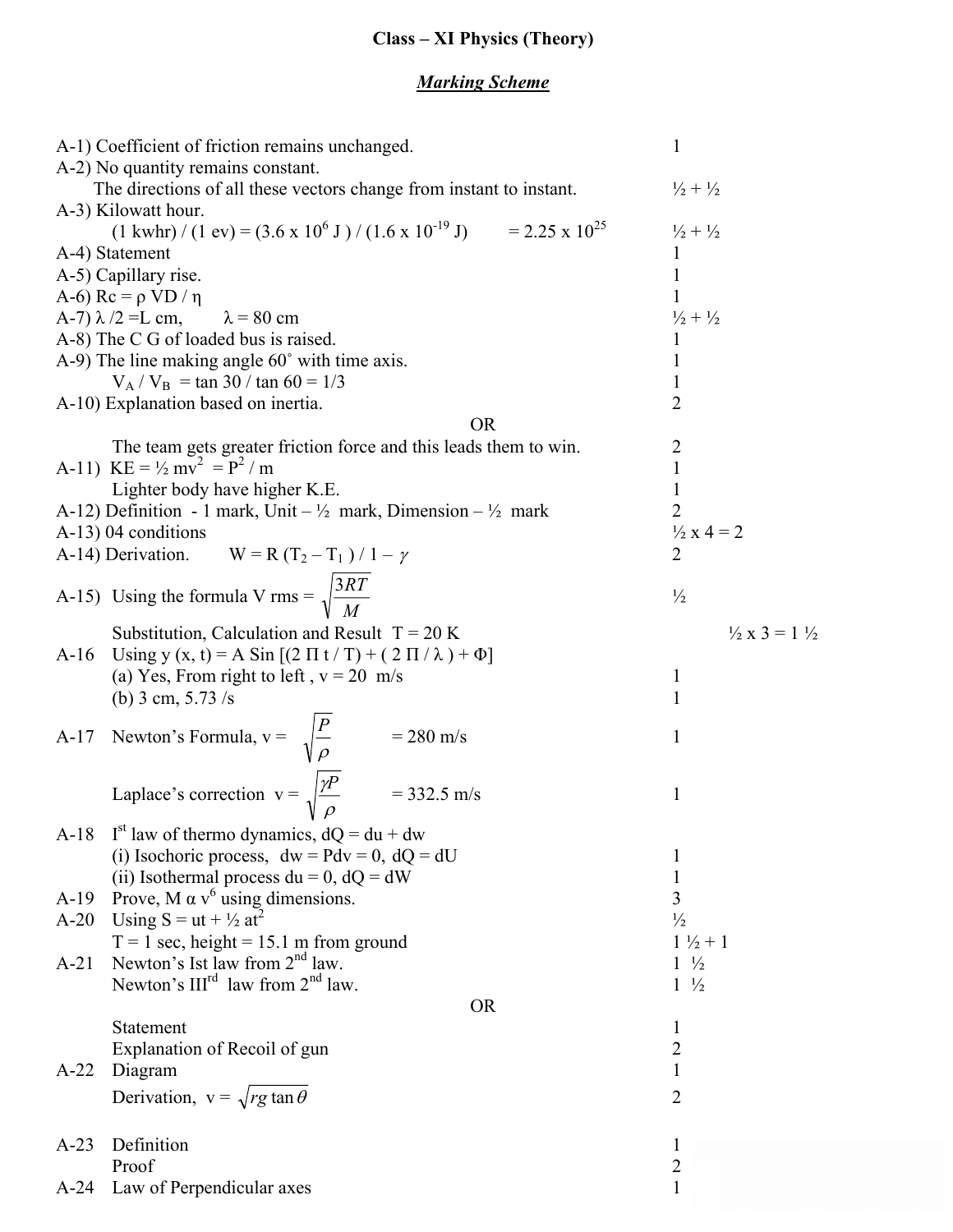|        | Law of parallel axes                                                    |           | 1                       |
|--------|-------------------------------------------------------------------------|-----------|-------------------------|
|        | Using parallel axes theorem, I cm = $(2/3)$ M R <sup>2</sup>            |           | 1                       |
| $A-25$ | Definition                                                              |           | 1                       |
|        | Diagram                                                                 |           | $\frac{1}{2}$           |
|        | Derivation                                                              |           | $1\frac{1}{2}$          |
| $A-26$ | Using, work done $= S$ . T. x increase in Surface Area                  |           | $\mathbf{1}$            |
|        | Substitution – 1 mark, Calculation and Result 3168 x 10 <sup>-8</sup> J |           | $\mathbf{1}$            |
| $A-27$ | Derivation                                                              |           | $\overline{\mathbf{3}}$ |
| $A-28$ | a) Proof                                                                |           |                         |
|        | b) $\theta = 45^{\circ}$ (proof)                                        |           | $\frac{2}{1}$           |
|        | c) Proof, $\theta$ = 75.58°                                             |           | $\overline{2}$          |
|        |                                                                         | <b>OR</b> |                         |
|        | Diagram- 1 mark, Explanation $-1$ mark,                                 |           |                         |
|        | Derivation of $-$ a) time of flight $-1$ mark                           |           |                         |
|        | b) Horizontal range $-1$ mark                                           |           |                         |
|        | c) Maximum height $-1$ mark                                             |           |                         |
| $A-29$ | Statement                                                               |           | 1                       |
|        | Diagram                                                                 |           | $\mathbf{1}$            |
|        | Proof                                                                   |           |                         |
|        | Application                                                             |           | $\frac{2}{1}$           |
|        |                                                                         | <b>OR</b> |                         |
|        | Graph                                                                   |           | $\mathbf{1}$            |
|        | Explanation                                                             |           | 1                       |
|        | Def                                                                     |           | $1 + 1 + 1$             |
| $A-30$ | Derivation K E                                                          |           | $1\frac{1}{2}$          |
|        | Derivation P E                                                          |           | $1\frac{1}{2}$          |
|        | Proof of conservation of energy in SHM                                  |           | $\overline{2}$          |
|        |                                                                         | <b>OR</b> |                         |
|        | Definition                                                              |           | 1                       |
|        | Proof                                                                   |           | $\overline{c}$          |
|        | Derivation                                                              |           | $\overline{2}$          |